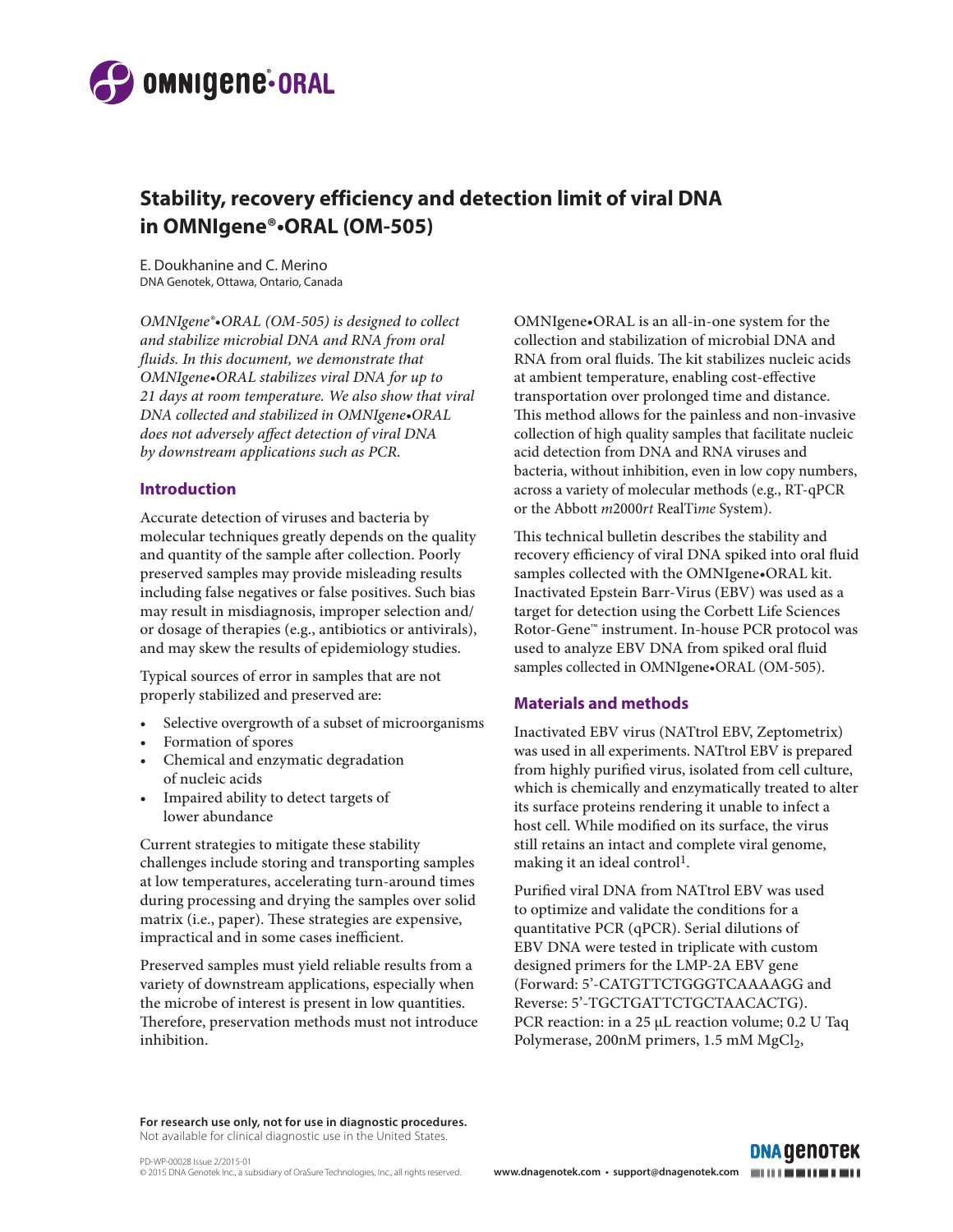1 μM Syto®9 dye (Invitrogen), PCR Buffer without MgCl<sub>2</sub> (Roche), 0.1 mg/mL BSA. PCR conditions were used: initial denaturation for 5 minutes at 95°C (1 cycle); denaturation for 30 seconds at 95°C, annealing 40 seconds at 58°C and extension for 30 seconds at 72°C (40 cycles), final extension for 7 minutes at 72°C. All qPCR runs were performed on the Corbett Life Sciences Rotor-Gene™ and the data was analyzed using the default quantitation analysis with the built-in software, Rotor-Gene™ 6000 ver. 1.7. The qPCR assay resulted in a 4 log linear dynamic range (80 - 20,000 copies cp of EBV virus per reaction), a reaction efficiency of 1.01 ±0.07,  $R<sup>2</sup>$  of 0.98, no detectable amplification in the no-template control and a single amplified product with the expected theoretical melting temperature.

"Sample" in this document refers to oral fluids collected in OMNIgene•ORAL per kit instructions. To determine the limit of detection (LOD) of the assay, samples were spiked with known amounts of EBV NATtrol: very low copy: 320 cp/mL; low copy: 1,600 cp/mL; medium copy: 3,200 cp/mL; high copy: 16,000 cp/mL. To determine the ability of OMNIgene•ORAL to stabilize viral nucleic acids, samples were spiked with 3,200 cp/mL of EBV NATtrol. Samples were then incubated at room temperature (22°C to 24°C) for 0, 7 and 21 days prior to purification. In all cases, viral DNA was extracted from a sample aliquot of 250 µL using the Qiagen QIAamp Virus MinElute Spin Kit, then immediately frozen until ready to use. EBV DNA was detected using the EBV qPCR protocol described above.

The  $\Delta Cq$  method<sup>2</sup> was used to evaluate the extraction efficiency and possible changes over time in EBV DNA content. The reference Cq value for the experimental control was obtained using an equivalent amount of purified EBV DNA (standard curve). Due to inherent variability in qPCR amplification, a  $\Delta Cq$ threshold of  $\pm 1$  cycle was used, whereby any samples demonstrating more than 1 cycle difference between sample and standard was considered significant.

#### **Results**

After OMNIgene•ORAL/oral fluid samples were spiked with either very low, low, medium or high quantities of EBV NATtrol, they were extracted and quantified as described above. All data were analyzed using the ΔCq method (Figure 1). In all cases, less than 1 cycle difference was observed between the control and EBV spiked samples. Greater variability among the very low EBV spiked sample group was observed as compared to other groups; however the detection was still within the established threshold. These results indicate that viral DNA from oral fluids collected with OMNIgene•ORAL can be reliably amplified, even in samples with a very low viral load.



*Figure 1: qPCR detection of EBV DNA in spiked OMNIgene•ORAL/oral fluid samples. ΔCq = Cqsample - Cqcontrol. ΔCq values are presented as a mean of 3 experimental replicates with standard error of mean.* 

Spiked samples were stored at room temperature and viral DNA was extracted at  $T= 0$ ,  $T= 7$  days or T= 21 days. No differences in the recovered amount of EBV viral DNA were observed between the samples processed 0, 7 or 21 days after collection (Figure 2). These results indicate that viral DNA in oral fluid samples collected with OMNIgene•ORAL is stable for up to 3 weeks at room temperature.

**For research use only, not for use in diagnostic procedures.**  Not available for clinical diagnostic use in the United States.